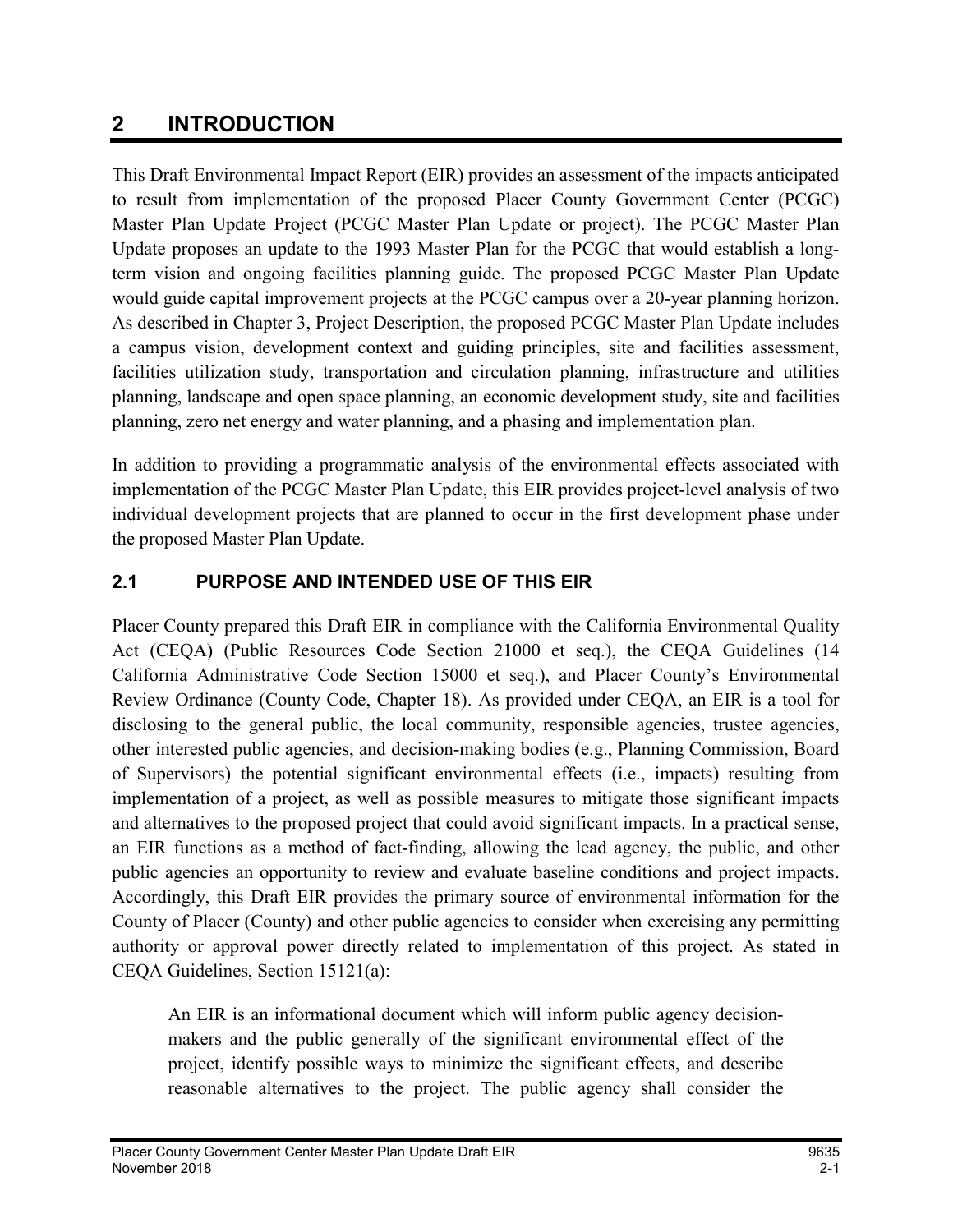information in the EIR along with other information which may be presented to the agency.

## 2.2 TYPE OF EIR

This Draft EIR considers the overall environmental effects from build-out of the proposed PCGC Master Plan Update and presents a more detailed analysis of two individual construction projects within the first implementation phase of the PCGC Master Plan Update. As provided by CEQA and the CEQA Guidelines, the analysis is presented at two levels of detail: a programmatic analysis of the overall PCGC Master Plan Update, and a project-level analysis of the two construction projects. In both cases, the analysis identifies the changes in the physical environment that would result from construction and operation of the project, as required by CEQA Guidelines Section 15168, and is consistent with Section 15151 of the CEQA Guidelines, which states the following:

An EIR should be prepared with a sufficient degree of analysis to provide decision makers with information which enables them to make a decision which intelligently takes account of environmental consequences. An evaluation of the environmental effects of a proposed project need not be exhaustive, but the sufficiency of an EIR is to be reviewed in the light of what is reasonably feasible. Disagreement among experts does not make an EIR inadequate, but the EIR should summarize the main points of disagreement among the experts. The courts have looked not for perfection but for adequacy, completeness, and a good faith effort at full disclosure.

### Programmatic Analysis

With respect to the analysis of the overall PCGC Master Plan Update, this EIR is consistent with the description of a Program EIR under CEQA Guidelines Section 15168. Implementation of the PCGC Master Plan Update would entail a "series of actions that can be characterized as one large project" where these actions are related geographically, carried out under the same authorizing authority, and having generally similar environmental effects which can be mitigated in similar ways." This EIR identifies the environmental setting and regulatory framework under which the proposed PCGC Master Plan Update would be implemented and presents mitigation measures that would be applied to each individual construction project undertaken in implementation of the project to ensure that impacts are reduced to the extent feasible.

Use of a Program EIR to evaluate the ultimate build-out of a phased project is consistent with the direction in CEQA Guidelines Section 15165. Two key advantages to preparing a Program EIR are the ability to comprehensively evaluate cumulative impacts, project alternatives, and mitigation measures, and the ability to streamline environmental review for individual actions that are consistent with the project.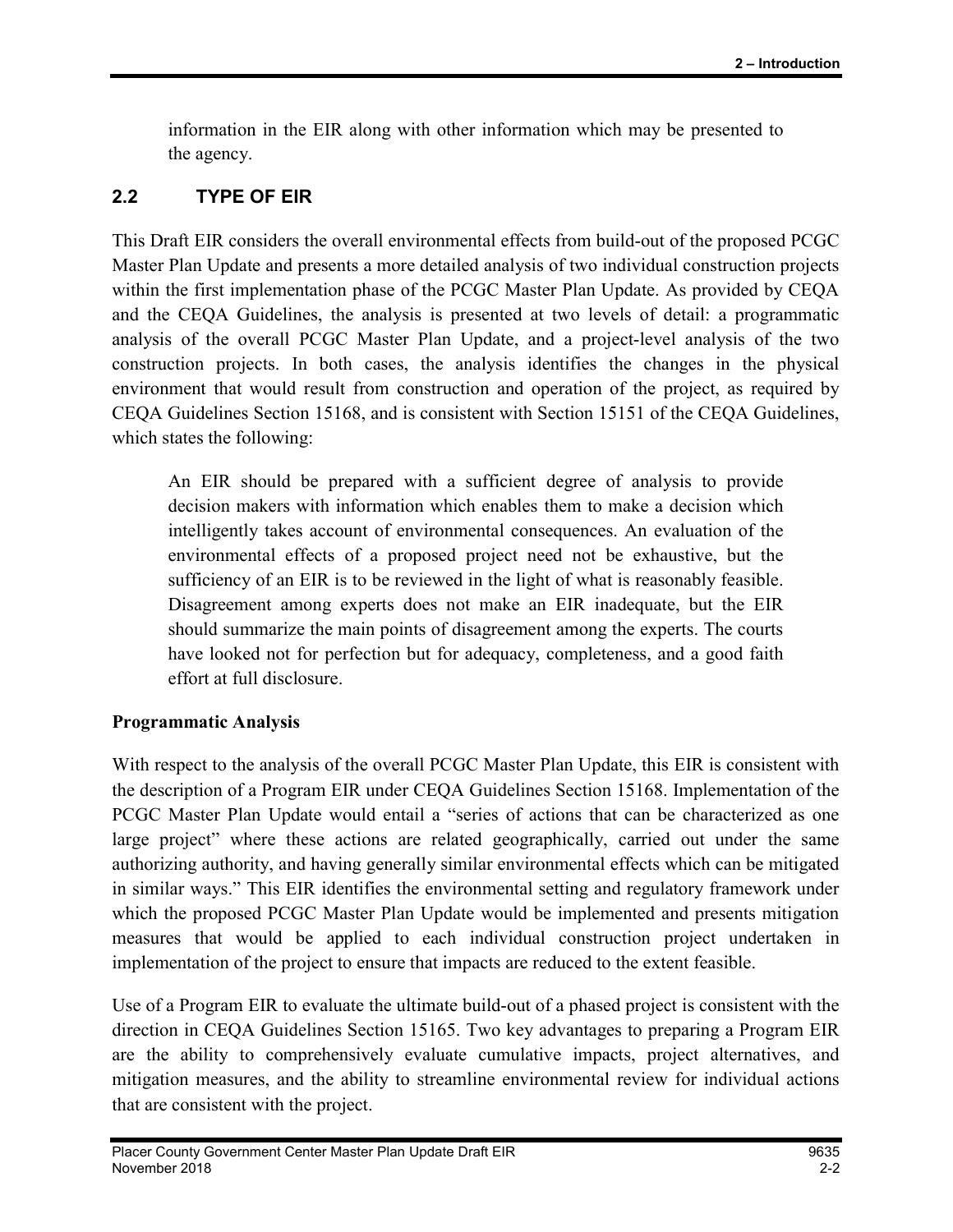The PCGC Master Plan Update provides for an approximately 20-year planning horizon (with an approximate phasing plan based on four 5-year tiers) for the Placer County Government Center property. The PCGC Master Plan Update proposes to establish a guide for the County to implement facility and infrastructure projects and consider private development proposals within the PCGC campus. While the PCGC Master Plan Update presents a land use plan with conceptual building and hardscape footprints and an approximate phasing plan for build-out of the PCGC campus, specific construction details are not available for most individual projects that may be undertaken within the PCGC Master Plan Update, except for the two individual construction projects within the first implementation phase of the PCGC Master Plan Update as discussed in the following Project-Level Analysis section. Environmental review of future individual construction projects will be necessary before construction, consistent with CEQA Guidelines Sections 15152 and 15168, and with Placer County Environmental Review Code Section 18.20.120.

The County anticipates relying on the programmatic analysis of the proposed PCGC Master Plan Update to guide future environmental review of each individual construction project or phase undertaken as part of implementation of the PCGC Master Plan Update. As provided in CEQA Guidelines Section 15168, future environmental review of projects within the PCGC campus may range from completion of a consistency review to establish that an individual project is consistent with the PCGC Master Plan Update and this EIR, to preparation of a Supplemental or Subsequent EIR, as defined in CEQA Guidelines Sections 15162 and 15163.

Where the analysis in this EIR determines that the project may result in a significant or potentially significant environmental effect, mitigation measures are provided, where feasible, to avoid, reduce, or compensate for those impacts. The mitigation measures identify clear performance standards that the County or other land developer must achieve. The future environmental review of each individual project or phase will begin with a consistency review to determine whether the project meets the land use planning concepts and guidance of the PCGC Master Plan Update, and whether it achieves the applicable performance standards and other mitigation measure requirements established in this EIR. This consistency review will be used to determine the appropriate level of any additional environmental review that may be required under CEQA, consistent with CEQA Guidelines Sections 15168(c) and 15168(d).

### Project Level Analysis

In addition to the programmatic analysis of the overall PCGC Master Plan Update, this EIR presents a project-level analysis of two specific development projects within the PCGC Master Plan Update: a new Health and Human Services building and a multifamily residential community located on the east side of 1<sup>st</sup> Street near B Avenue. Consistent with CEQA Guidelines Section 15161, the projectlevel analysis provides a higher level of detail of the physical environmental effects of each of these two individual projects based on conceptual site plans, grading and drainage plans, and proposed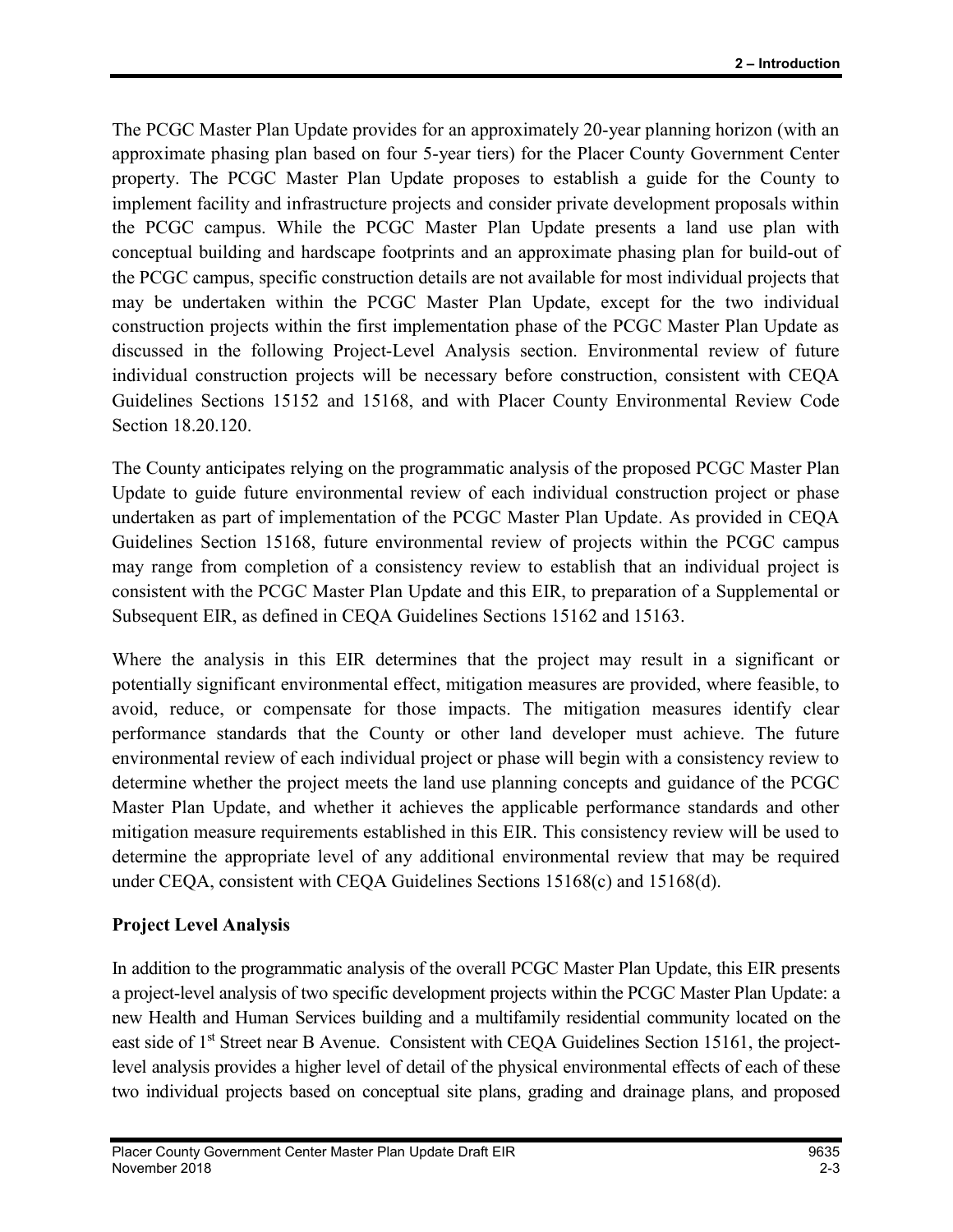uses. This EIR's analysis of the proposed Health and Human Services Building and Multifamily Residential project includes consideration of the proposed site layout, building design, construction activities, and likely operational characteristics of each of these two projects, as provided in Chapter 3, Project Description. The analysis also documents each individual project's specific contribution to the overall environmental impacts of the proposed PCGC Master Plan Update, and the effectiveness of the mitigation measures identified for the PCGC Master Plan Update when applied to the individual projects.

## 2.3 LEAD, RESPONSIBLE, AND TRUSTEE AGENCIES

The County is the lead agency for the PCGC Master Plan Update because it holds principal responsibility for approving and implementing the project. As required by CEQA, a list of the responsible and trustee agencies is provided in Section 3.5, Discretionary Actions and Use of this EIR. A responsible agency is a public agency other than the lead agency that has discretionary approval over a project. A trustee agency is defined as a state agency that has jurisdiction by law over natural resources that are held in trust for the people of the state.

## 2.4 ENVIRONMENTAL REVIEW PROCESS

This EIR was prepared to meet all of the substantive and procedural requirements of CEQA. As the lead agency, the County has the primary responsibility to conduct the environmental review and to approve or deny the proposed project. The County may rely on this EIR in its consideration of adopting the proposed PCGC Master Plan Update and future actions taken to implement the PCGC Master Plan Update; making findings regarding identified impacts; and, if necessary, adopting a statement of overriding considerations regarding these impacts.

### Notice of Preparation and Public Outreach

To initiate the EIR process, the County circulated a Notice of Preparation (NOP) to solicit agency and public comments on the scope of the environmental analysis to be included in the EIR. The public review period for the NOP began on September 7, 2017, and comments were received through October 6, 2017. The NOP was submitted to the County Clerk and the Governor's Office of Planning and Research State Clearinghouse, and posted on the County's website for a 30-day public review period.

A public scoping session was held by the County on September 18, 2017. The purposes of this scoping session were to provide the public and governmental agencies with information on the proposed project and the CEQA process, and to give attendees an opportunity to identify environmental issues that should be considered in the EIR. No verbal comments were received from attendees at this meeting, which was held in an open house format where attendees could gather at several information stations that provided information on project land use, biological and historical resources, hydrology, and transportation. Attendees were invited to mail or email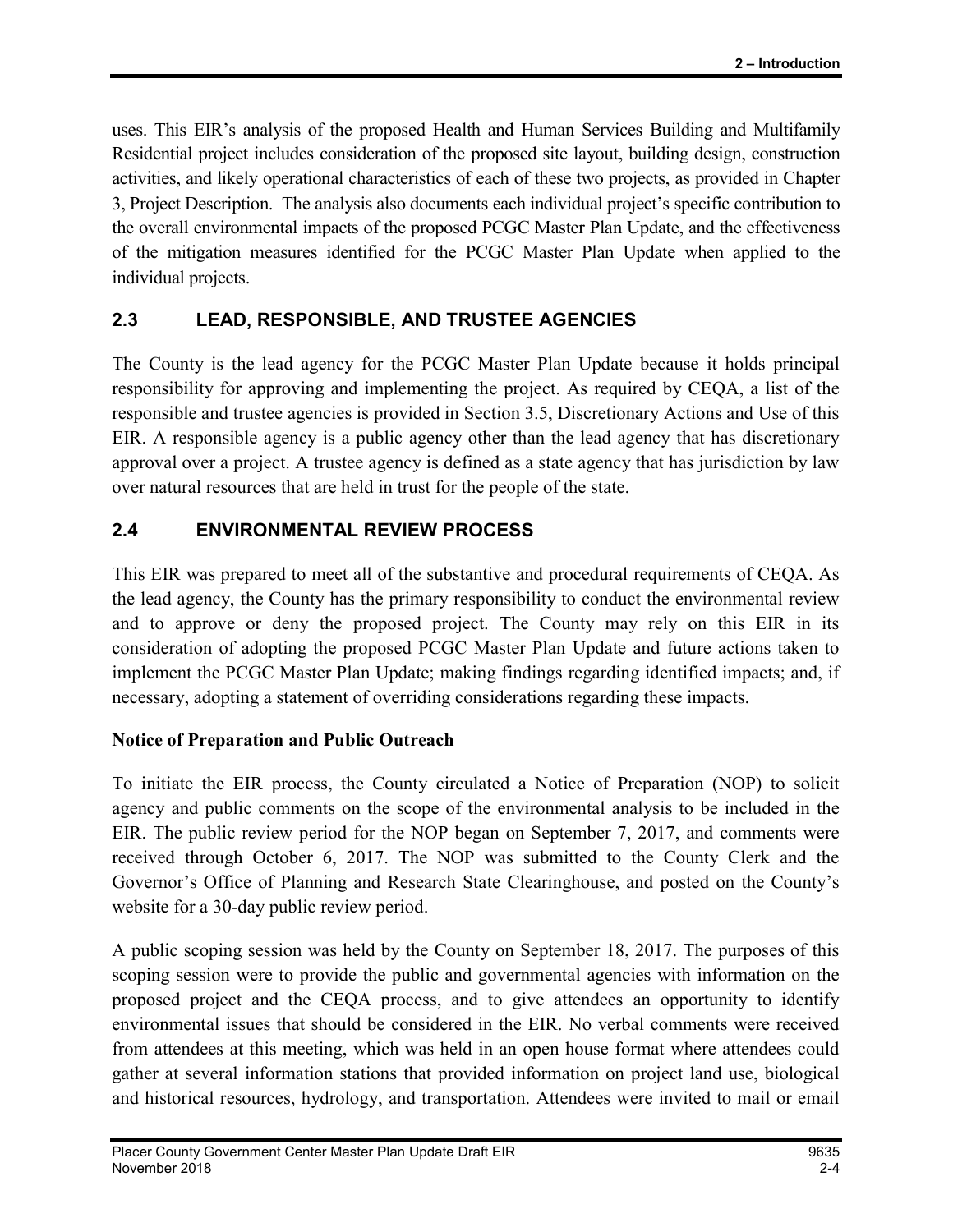their comment letters to the County during the NOP public review period. The County received 22 comment letters, which included comments from the California Department of Transportation, the Central Valley Regional Water Quality Control Board, the Placer County Local Agency Formation Commission, the Placer County Airport Land Use Commission, the Placer County Air Pollution Control District, the Nevada Irrigation District, and several individuals and representatives of local organizations.

In addition, the County has engaged in many public outreach efforts outside of the EIR process. Since the start of the PCGC Master Plan Update process in April 2016, the public outreach process has had a multifaceted approach to informing and gathering feedback from a wide range of community members and stakeholders. The following are examples of the varied approaches the County and its consultant team have used to engage the public.

#### Community Workshops

Several public open houses were hosted by the County and the master planning consultant team to gather feedback from the community on the draft PCGC Master Plan Update. Three workshops were held; April and August, 2016 and January, 2017.

#### Board Meetings

The Placer County Board of Supervisors has reviewed and provided direction and feedback on various elements of the draft PCGC Master Plan Update at several Board Meetings since March of 2016. At each of these meetings the public was given an opportunity to see the progress of the project and provide comment.

#### County Meetings

At various stages of planning over the last two years, the draft PCGC Master Plan Update has been presented at the Placer County Planning Commission, North Auburn Municipal Advisory Group, Foresthill Forum, Meadow Vista Municipal Advisory Council, Weimar/Applegate/Colfax Municipal Advisory Council and the Historical Advisory Board. These meetings provided additional opportunities for the public to see and provide input on the master plan progress.

#### Community Organization Meetings

Additionally, the County and the master planning consultant team presented project progress at local community organization meetings that were open to the public, including but not limited to the Highway 49 Business Association, Auburn Recreation District, and the Auburn Aviation Association.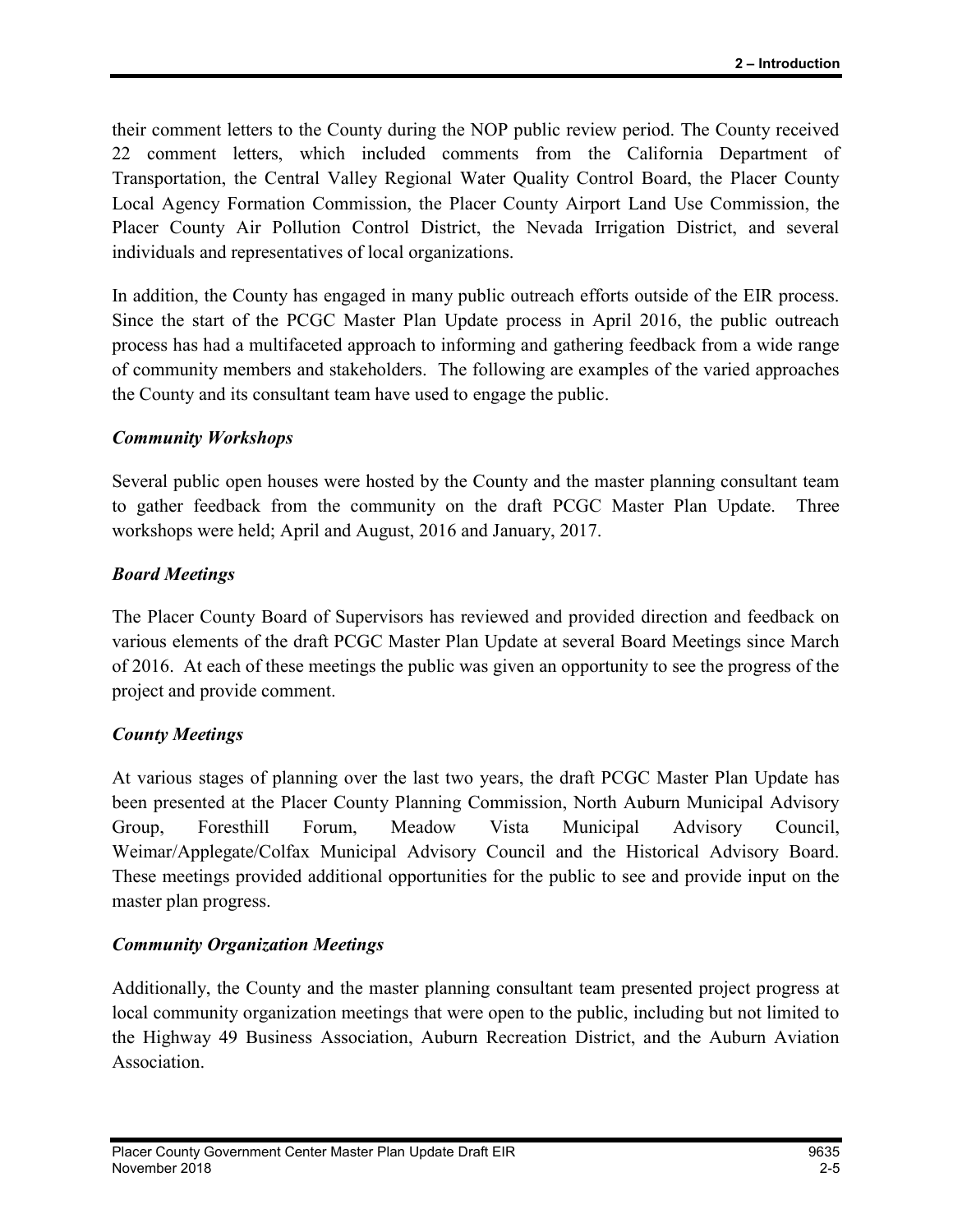#### County Website and other Media

Early on in the master planning effort, a PCGC Master Plan Update page was created on the Placer County website to provide the public project and meeting information. In addition, a short video was produced and posted to the website and YouTube to provide the public background information on the history of the government center and the process for planning for its future development. This video was widely distributed and shared at many of the public meetings listed above. In addition, over the last several years, the draft PCGC Master Plan Update has also been covered in local and regional newspaper outlets, along with their associated websites, and public radio. In addition, a master email contact list was developed and used to distribute PCGC Master Plan Update project and meeting announcement information to interested community members

#### Draft EIR

This Draft EIR is subject to a 45-day public review period. In accordance with Section 15087 of the CEQA Guidelines, the County published a Notice of Availability of the Draft EIR at the same time it submitted a Notice of Completion and copies of the Draft EIR to the State Clearinghouse to initiate the public review period. Comments on the adequacy of the Draft EIR and the County's compliance with CEQA may be submitted in writing to the County, as lead agency, prior to the end of the public review period for the Draft EIR. During the public review period, the County's Planning Commission will hold a public workshop to receive public comments on the Draft EIR.

#### Final EIR

Following the close of the public review period for the Draft EIR, the County will prepare a Final EIR, which will include written responses to all comments received during the Draft EIR public review period. The Final EIR will consist of the Draft EIR (showing any changes in strikeout/underline), comments received during the public review period, and responses to those comments. The Final EIR must be certified before it can be used as the basis for decision making.

#### Findings and Statement of Overriding Considerations

Pursuant to CEQA Guidelines, Section 15091, no public agency can approve or carry out a project for which a certified EIR identifies one or more significant effects unless the public agency makes one or more of the following findings, which must be supported by substantial evidence in the record:

 Changes or alterations have been required in, or incorporated into, the project that avoid or substantially lessen the significant environmental effect as identified in the Final EIR.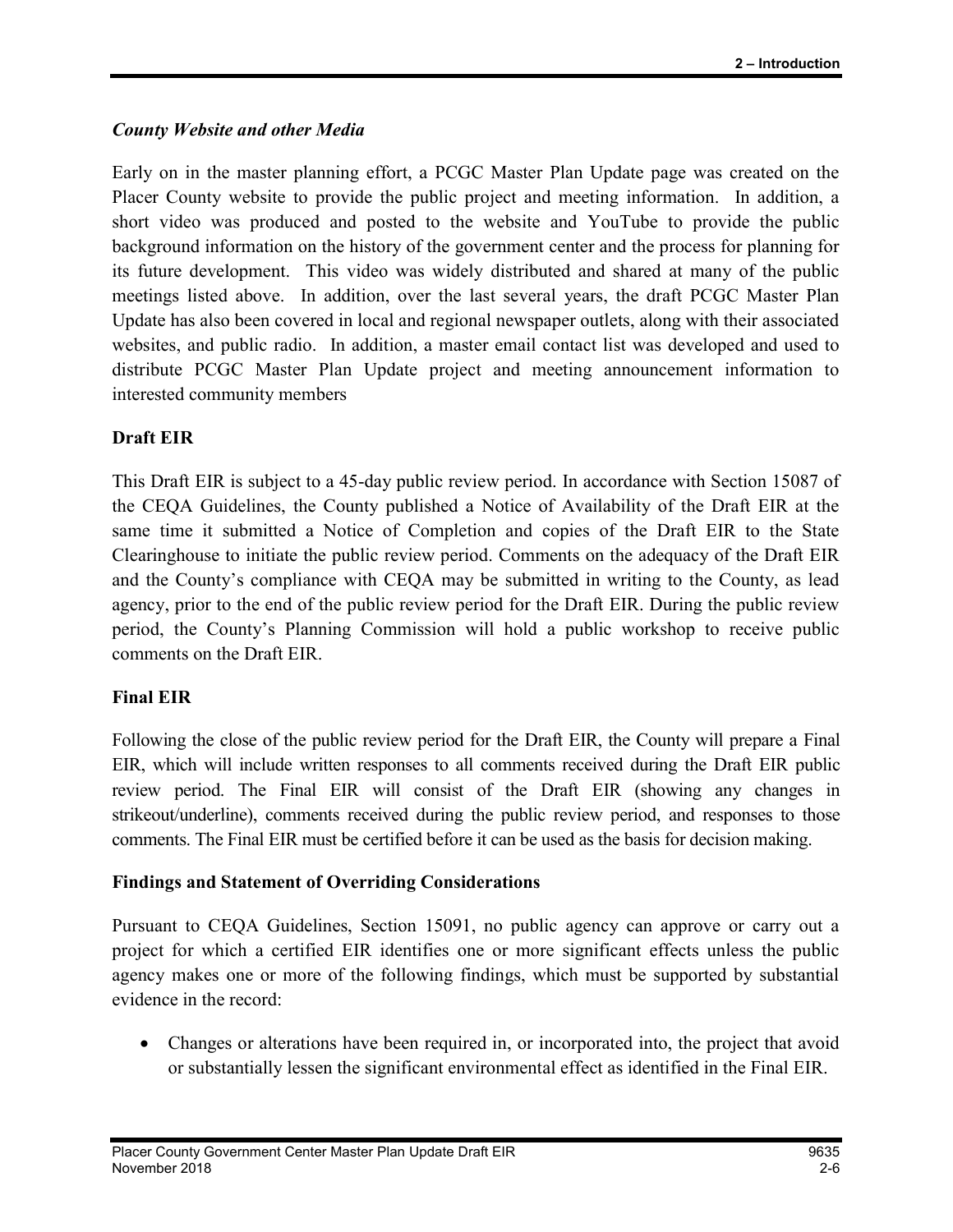- Such changes or alterations are within the responsibility and jurisdiction of another public agency and not the agency making the finding. Such changes have been adopted by such other agency or can and should be adopted by such other agency.
- Specific economic, legal, social, technological, or other considerations make the mitigation measures or project alternatives identified in the Final EIR unfeasible.

CEQA requires that the findings be provided in writing and must include a brief explanation of the rationale for applying a specific finding to each of the significant impacts identified in the EIR. Further, CEQA Guidelines Section 15093 requires that if the decision-making agency intends to approve a project that will result in significant impacts that cannot be "avoided or substantially lessened, the agency shall state in writing the specific reasons to support its action," recognizing that there may be "specific economic, legal, social, technological or other benefits" of a proposed project that outweigh a project's unavoidable adverse environmental effects. This Statement of Overriding Considerations must be separate from the findings required under CEQA Guidelines Section 15091.

#### Mitigation Monitoring and Reporting Program

Pursuant to Section 15097 of the CEQA Guidelines, if the County Board of Supervisors approves the proposed project, the County must adopt a Mitigation Monitoring and Reporting Program (MMRP) that encompasses each of the mitigation measures presented in the EIR. The purpose of the MMRP is to ensure compliance with required mitigation during implementation of the project. An MMRP defines the requirements for monitoring and reporting for revisions to the project and for compliance with conditions of approval that the lead agency has required as mitigation to lessen or avoid significant environmental effects. The project's MMRP will be prepared concurrently with the Final EIR. In addition, the County will rely on a variety of permit processes when conducting ongoing monitoring to ensure compliance with these permits and the mitigation measures throughout implementation of the PCGC Master Plan Update. These permits and processes include the following:

- Design/Site Review Committee Approval
- Improvement Plan Approval
- Improvement Construction Inspection
- Encroachment Permit
- Grading Permit Approval
- Building Permit Approval
- Certification of Occupancy